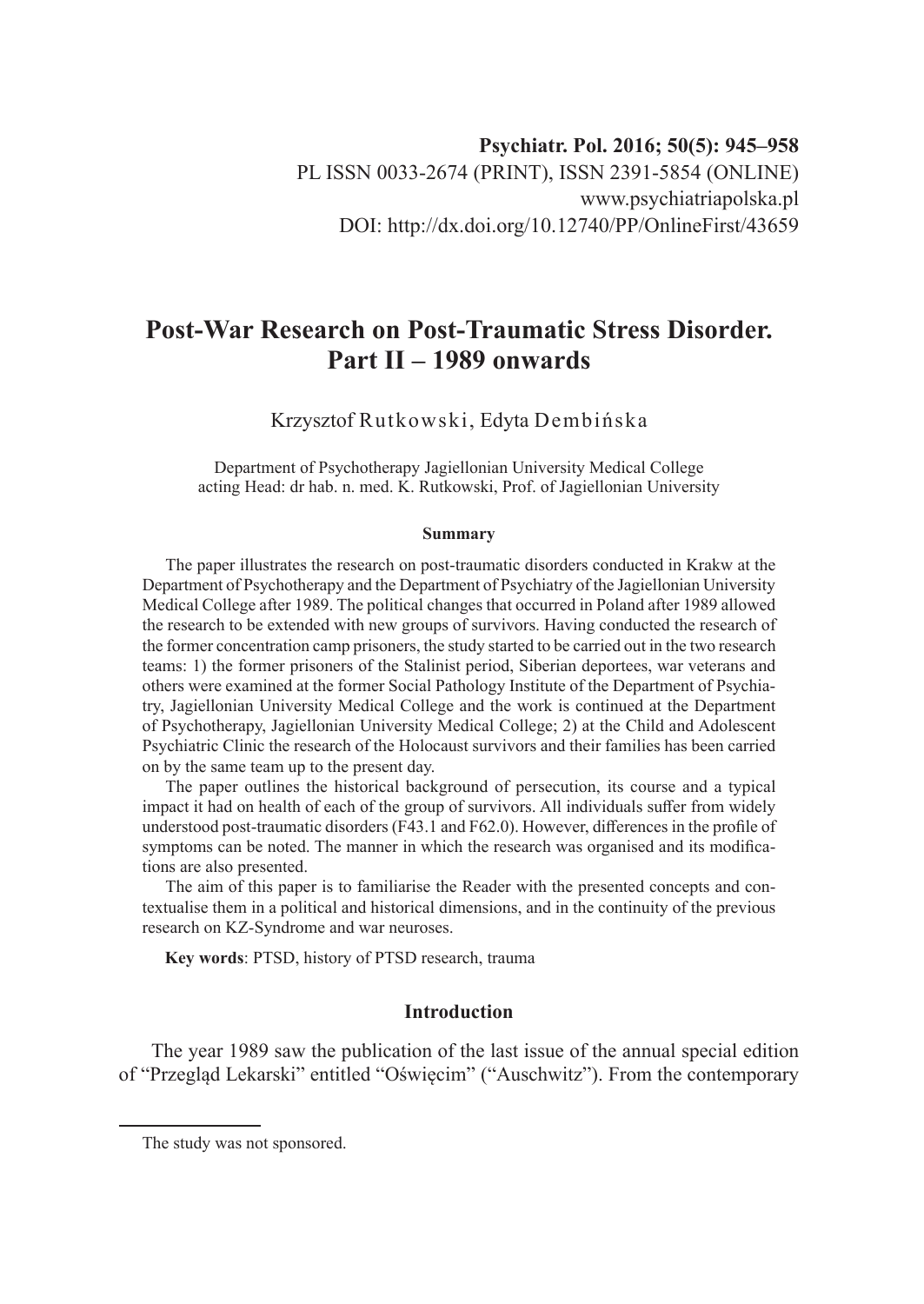perspective that can be regarded as a symbolical closure of the previous research on post-traumatic disorder – KZ-Syndrome [1]. At the same time the year 1989 brought unprecedented political changes. The agreement talks between the government and the political opposition led to the organisation of free elections which were first of its kind after World War II. It happened initially in Poland and then the entire communist bloc followed. The anti-communist opposition gained a sweeping victory at the elections which took place on  $4<sup>th</sup>$  June 1989. In the following months the opposition in Czechoslovakia won and within around six months since the elections in Poland, the Berlin Wall collapsed and the reforms widespread to other countries and demolished the order reached at the Yalta conference. Certainly, the political changes had an impact on research. For the first time in post-war times it was possible to carry out studies of political persecution survivors who belonged to different groups. Beforehand the research concerned primarily the former Nazi concentration camp prisoners, whereas now it included individuals who survived communist persecution and belonged to various national groups.

#### Legal background

On 24<sup>th</sup> January 1991 the Law on combatants and certain persons who are the victims of wartime and post-war repression was passed. The law also referred to some individuals who were the victims of war and post-war repression [2]. The preamble reads as follows: "The Sejm (the lower house of the Polish Parliament) of the Republic of Poland recognises the special merits for Poland of all those Polish citizens who fought for sovereignty and independence of the Fatherland scarifying their lives and health at battlefields in the formations of the Polish Army, allied forces and underground pro-independence organisations and in civil activities and therefore were subject to repression. The Sejm declares that the authorities of the German Third Reich, the then authorities of the Union of the Soviet Socialist Republics and the communist apparatus of repression in Poland shall be blamed for the suffering inflicted onto numerous Polish State citizens due to ethnic, political and religious reasons. They were the cause of death for millions of individuals and for many they constituted the cause of a permanent loss of health. War veterans and victims of repression shall deserve a deep respect from countrymen and special care and attention from state institutions, local governments and community organisations" [2].

The law deemed all types of persecution and their perpetrators equal. Pursuant to the law (but for minor exceptions) the persons included therein are war veterans and individuals exposed to repression between 1939 and 1956.

The historical truth which regards this period as the hardest years of political persecution in Poland should not be questioned. From the research perspective, however, it should be noted that the traumatised persons might be e.g. former prisoners who left prisons after 1956. Legally, their time of persecution encompasses the period up to 1956, whereas in a scientific sense it can exceed the time frame by even several years.

The research on the impact of political persecution and post-traumatic stress carried out in Krakow included practically all groups of those repressed.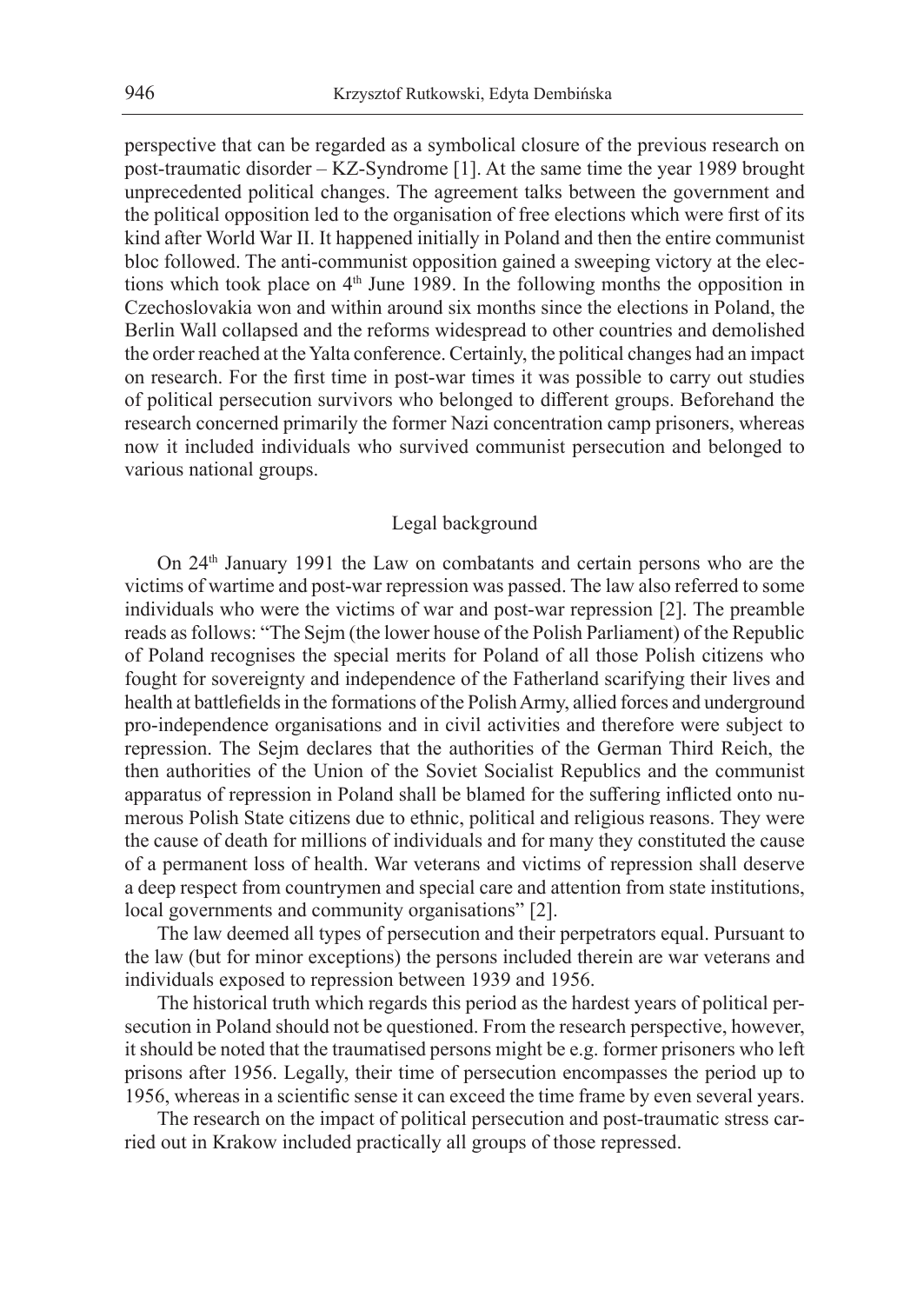## Former political prisoners of the Stalinist era

It is a group of individuals who participated in the research from the beginning of the nineties. Formally, they were imprisoned between 1944 and 1956 and after 1989 obtained court judgments which deemed their convictions void and were acknowledged that the sentences were imposed as a result of their activities for the independence of the Polish state. However, the group is not homogeneous as it encompasses among former prisoners: guerrillas fighting with the communist authorities, activists of underground organisations, so called youth political prisoners and persons forced to slave labour as punishment or those who were subject to further repression in the form of forced conscription to, so called, workers' battalions.

At first, it was the primary group of the examined persons. The factors which influenced such a state of affairs was the political background, the willingness to be rehabilitated and freed from the social perception of a prisoner and criminal, which was the view imposed by communist authorities. So far, the exact number of individuals subject to political persecution by the Polish authorities and the Soviet apparatus has not been established. The persecution mainly consisted in secret detentions by officers of the Secret Political Police, People's Commissariat for Internal Affairs (NKWD) or Military Intelligence. The detainee was usually beaten, whereas a victim and possibly witnesses e.g. family were intimidated and their houses were searched. It was followed by a transport of a detainee, who was usually blindfolded and deprived of any contact with the external world, to an unknown site. During investigations tortures were commonplace. They regularly involved violent punching with fists, clubs (pre-arranged for that cause), belts and rifle butts. Furthermore, the prisoners were deprived of sleep for numerous hours or even days and starved. They were regularly intimidated, threatened with death and long-term sentences or the persecution of their families. They were held in overcrowded and sultry cells or additional punishments were meted out e.g. longterm complete isolation. The extreme stressors included mock executions during which an unloaded gun was placed against the head etc. While serving a sentence, prisoners were forced to slave labour. In prisons the threatening feeling of reopening court proceedings was maintained or, for instance, an investigator declared what sentence would be passed even before a case was heard in court. After being released from prison, they were still persecuted and interrogated. Within a few days from prison release they were conscripted into a compulsory military service which would be converted into forced labour in a coal mine, usually in its most dangerous areas or in mine rescue services. The work under slave conditions without remuneration, holiday leave etc. usually lasted for two or three years. The examined group also comprised of the individuals sentenced to death penalty which was later turned into long-term imprisonment. The very special group comprised of Nazi concentration camp prisoners who were incarcerated after war, sentenced to death by communist authorities and eventually they served many years in prison. A separate group consisted of individuals known as "Jaworzniacy" who were former inmates of the special prison for juvenile political prisoners based in Jaworzno (full name of this institution was Progressive Prison for Juvenile Offenders It was established in 1951. in place of the Central Labour Camp acting after the WW II in the former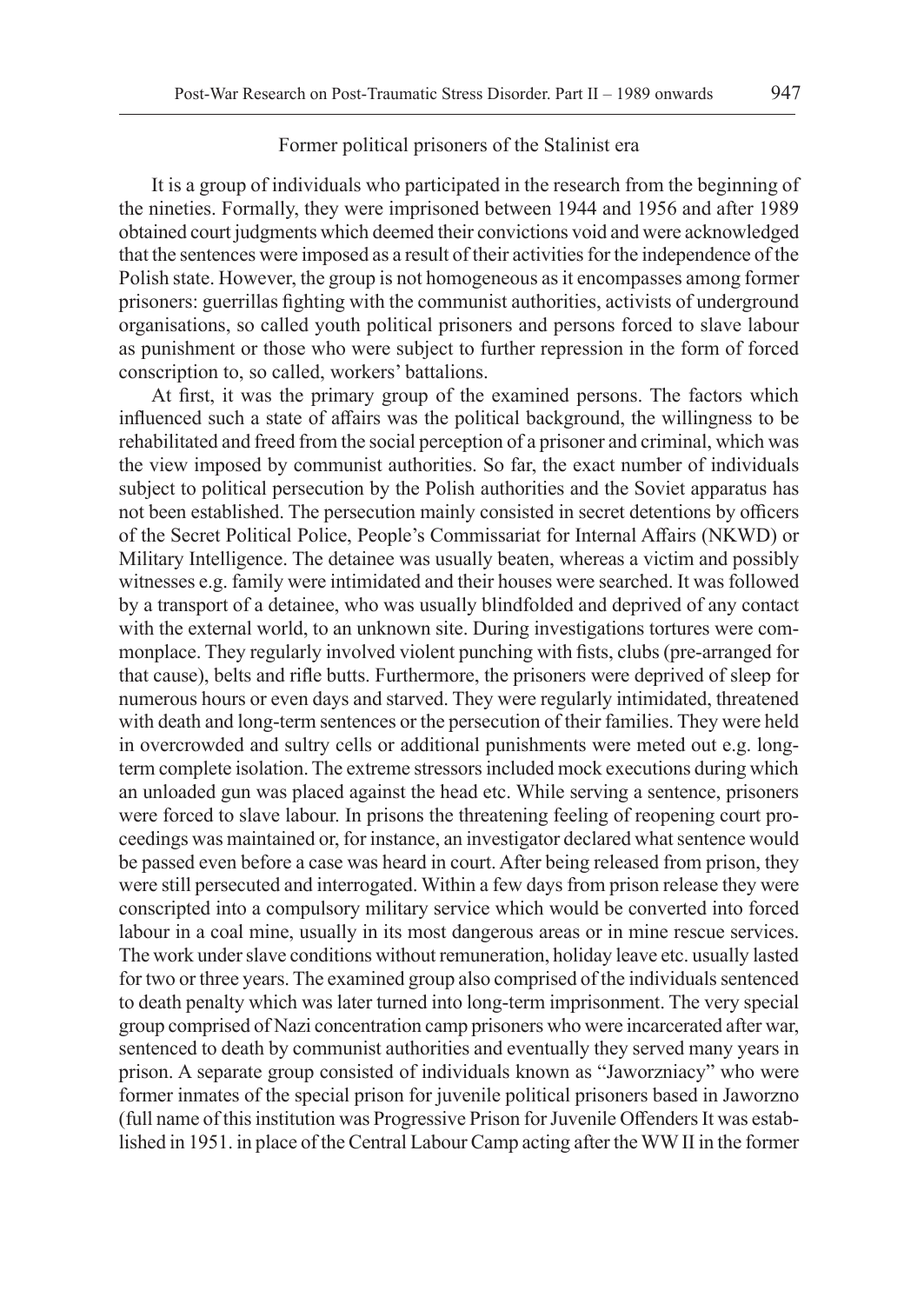subcamp of the Auschwitz concentration camp) [3]. At the moment of arrest they were usually students interested in the self-study of history and pro-independence movement.

Men constituted up to 90% of the group with the mean age of 66 at the time of the study [4]. 98% of them were diagnosed with post-traumatic disorders. The most common diagnosis reported was a post-traumatic stress disorder (71%) and depressive disorders (78%). Single instances of post-traumatic epilepsy related to head injuries inflicted during tortures were reported. Others included cases of somatisation and psychosis occurring particularly in individuals who were imprisoned and tortured during their adolescence [5]. The publications also pointed out to accelerated processes of involution [6].

The research became structured and standard research methods and psychological tests started to be implemented. A separate research project was carried out in order to determine depressive symptoms in the course of PTSD and their coincidence with a lack of nightmarish dreams with the content directly relating to a trauma. The research, which became a doctoral thesis [7], demonstarted that a seemingly subjective symptom, which a dream content is, suggests the course of post-traumatic stress disorder. Nightmares with the content directly related to trauma are experienced by persons with a more severe expression of anxietal symptoms. The symptom is not present in persons with severe depressive symptoms. The levels of PTSD severity, anxiety in momentary and personal dimensions and depression severity were presented [8, 9].

In a general clinical picture of the examined group the predominance of typical PTSD symptoms with trauma recollections, high irritability and the tendency to be isolated in one's own milieu of persons with similar experience can be observed. The typical PTSD symptoms related to irascibility and irritability disrupted family functioning and were passed onto the second generation as it was concluded from clinical observations and interviews. However, that area never constituted part of structured research in that group.

## War veterans and former prisoners of war

It is the least numerous group probably due to social reasons. War veterans and former prisoners of war between 1939 and 1945 had at least to some extent the possibility to obtain entitlements and possible recognition of damage to health before the law of 1991 was passed. Furthermore, these were the individuals at the most advanced age at the time of study, which does not come as a surprise as they must have been more mature and older while participating in warfare which occurred at least 10 years earlier if compared to political prisoners (assuming the end time of warfare in 1945 and that of repression in 1956). The traumatism of a combat situation is undeniable. It was the experience stemming from the research of soldiers which led to the formulation of a PTSD notion. In addition to fight another soldiers' experience might be captivity. 420 thousand soldiers are estimated to have been imprisoned by Germans in 1939. Approximately 300 thousand of soldiers were forced to slave labour. In 1944 the number of prisoners of war amounted to 70 thousand including 17 thousand of Warsaw Uprising insurgents. In 1939 230 thousand of soldiers were held captive by the Red Army. Approximately 42 thousand of soldiers were handed over to Germans, 10 thousand fled from captivity, whereas 20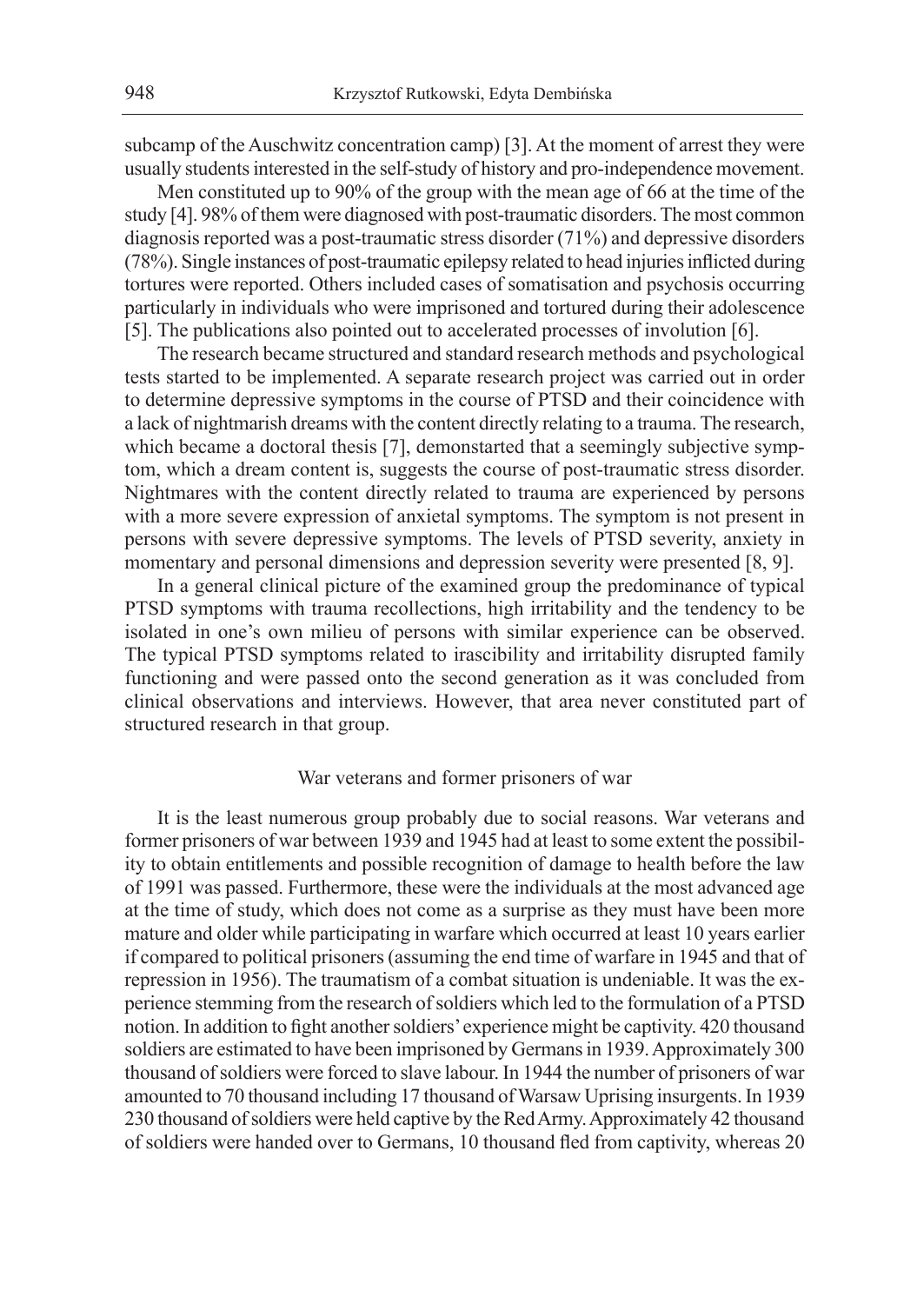thousand reported to the army of general W. Anders and some were released. The fate of almost 100 thousand of soldiers remains unknown [3]. The majority were male and the most common traumas they were exposed to were a threat of death during combat or a threat of captivity. Other traumatic situations included a loss of contact with close ones, undernourishment, exposure to hypothermia, the deprivation of healthcare, a threat of losing own life or that of close persons during further persecution, the exposure to death and injuries of others and the deprivation of freedom.

Considering the time of activation and a type of trauma it is clear that the main consequence was a full-blown PTSD. In that respect the two groups bear most resemblance [10].

#### Holocaust survivors

The treatment programme of Holocaust trauma consequences was initiated in Poland at the start of the nineties. The origins of the programme can be traced to the research on KZ-Syndrome carried out by prof. Maria Orwid. From 1995, at the initiative of prof. Maria Orwid, an individual therapy followed by a group one with the Holocaust survivors was carried out. It should be noted that the study encompassed both the survivors and the second generation. Generally, the examined individuals came from assimilated Jewish families and their family contacts with Poles let them survive the war. They are members of the association "Children of Holocaust" [11].

The Holocaust survivors' group comprised of individuals who had Jewish origins and survived the war in the territory of Poland. At the very beginning of the war those persons experienced traumatic war-related events: bombarding, escapes from home or a loss of meaningful persons (parents, friends, spouses). From the start of the war they experienced a strong feeling of danger to themselves and their close ones coming from the invader. They survived the war because they were in hiding or in possession of, so called, "Aryan papers." The people who helped those in hiding were most often their friends, strangers charging a fee for hiding or representatives of the Catholic clergy. The group members believed they had no influence on rescuing themselves and others and what let them survive was the willingness to stay alive and survive, the help and support they received and the desire to save someone close. While hiding for many years, the people from this group experienced a series of traumatic events: they felt a permanent fear of being discovered by the invader and worried about their own life and the life of the people who gave them shelter [3, 12, 13]. They also felt humiliated due to the image of a Jew projected by the invader and the situation they found themselves in. Some of those in hiding did not have the chance to talk or move freely (not only outside the premises in which they were hiding because of "the wrong look" but also when it came to leaving a place in which they were hiding). Oftentimes they were held in poorly illuminated rooms without a heating where they suffered from a shortage of clothes and food. They also struggled with the feeling of loneliness, anxiety about the fate of family which they longed for. The children were in a particularly serious predicament as in most cases they were hiding without parents at the places which belonged to complete strangers [3, 12, 13]. After the war the majority of the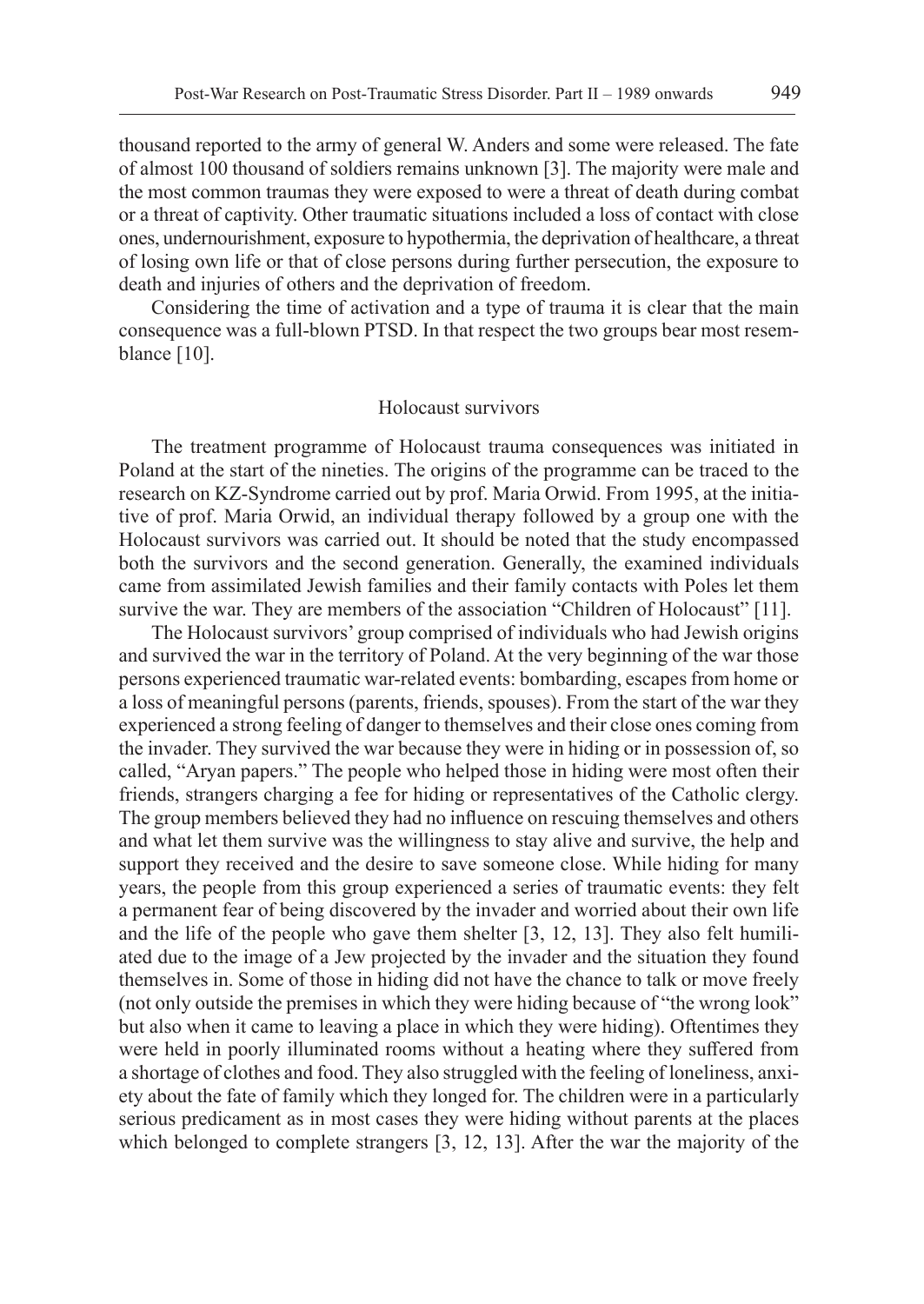saved individuals kept secret about their Jewish origin and the Holocaust experience [3, 13]. The style of functioning and adaptive mechanisms to trauma might be passed on between generations and even with a considerable disruption of a relationship or leading to the occurrence of psychopathological symptoms (anxiety, avoidance etc.). The research concerning children of traumatised persons is called the research on the second generation (implicitly, second generation of trauma) and it was conducted in the group of Holocaust survivors [14–18].

Scientific publications on this group of survivors mainly concern works on specific functioning of the first and second generations and the analysis of post-traumatic psychopathology demonstrated during psychotherapy with the portrayal of challenges and therapeutic difficulties [19]. The authors report on the therapeutic setting as follows: "the group psychotherapy takes place in a marathon regime – 3 days, 6 hours of therapy daily during outgoing meetings twice or three times a year. 80 persons participate in it. Each time 50–60 individuals participate in a meeting and they work in four groups." They also point out to the social changes occurring over a long time and the lowering number of group participants due to natural causes [20].

Among the therapeutic challenges the attention is drawn to a wide variety of disorders ranging from neurotic and personality ones to psychotic disorders as well. Having analysed the publications, a typical portrayal of disorders related to posttraumatic functioning emerges: a fear of trauma renewal, withdrawal, contact limited to closed social groups and a high level of anxiety. However, at the same time the coexistence of the Jewish origin secret and the Holocaust secret is specific for that group [20]. The authors report on a varied attitude towards secrets but the image of patients' alienation and the hiding of identity from the milieu or even the closest ones are recurrent. The publications also consist of resistance discussions, group dynamics and transference [20] together with records of therapeutic sessions [19] or the identification of risks for therapists [21]. The group of Holocaust survivors organised around prof. Maria Orwid's research is a unique psychotherapeutic structure.

The works on the first and second generations constitute a superb continuation of the post-war research on KZ-Syndrome conducted by the same researcher, prof. Maria Orwid, and they are regarded as a direct development of the earlier works concerning the research on adaptation to life after trauma. Here the notion of adaptation to life after trauma is developed into the adaptation to family life and the influence of parents' trauma on their children.

Maria Orwid herself (with co-authors) referred to the censorship of the year 1989 which divided the KZ-Syndrome research into general one and specific groups of survivors after 1989. The publication released in 1994 [13] pointed out to the political aspects which "did not facilitate the penetration of the Jewish issue" during communism and the "anti-ethnic" aspect of intellectuals including psychiatrists who "avoid the analysis of the totalitarianism issue in the category of persecution of a particular nation." Undoubtedly, it seems to be an apt description of the impact of political changes on post-traumatic disorder research.

The descriptive studies of the first and second generations were conducted between 1990 and 1993 within the framework of the programme "Judaica". In both generational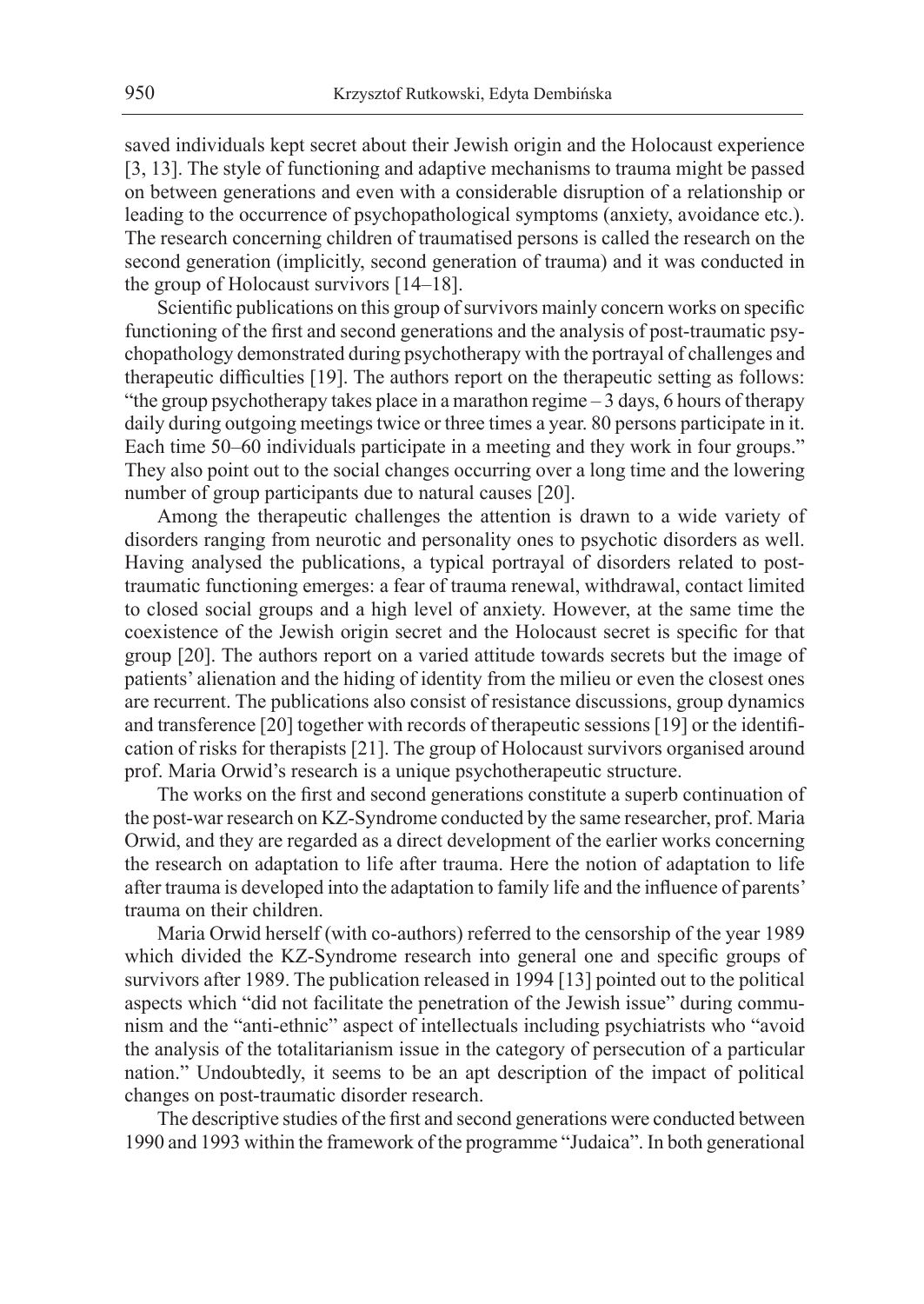groups over 20 persons were examined. Further 51 persons were studied as a part of doctoral thesis published in 2009 [18]. They still constitute unique intergenerational research as no other similar study was carried out in other groups of survivors e.g. former prisoners or Siberian deportees. In the research before 1989 a few works on the second generation of concentration camp prisoners, mainly by Małgorzata Dominik, were published [22, 23].

In the portrayal of the first generation of Holocaust survivors a stronger bond between the examined persons and their fathers, not mothers, was noted. The majority was aware of their Jewish origin, all of them spoke Polish during war and in most cases preserved Jewish religion practices. During the war some of them were imprisoned in concentration camps and the majority was hiding at strangers' properties. When asked what let them survive, the predominant responses were: the willingness to survive and help from others. Fear and humiliation were reported as the hardest experience. In a post-war adaptation period they formed good relationships. 25% of the examined group was diagnosed to have excessive emotional and social expectations towards their children who were bound by them. They were primarily based on intellectual and family values. The majority was diagnosed with typical symptoms of PTSD [14].

A stronger bond with a mother than with a father was pointed out in the portrayal of the second generation, which was an observation that differed from the first generation. An identity secret was a significant factor. Over 50% of the examined found out about both the Jewish origin and the Holocaust only in adulthood, which was interpreted by the authors as the factor facilitating both conscious and unconscious family and social void and the interruption of the intergenerational continuity. Almost ⅔ of the families did not practise religion. Family functioning was dominated by the focus on children with unclear delegations directed at them together with the unwillingness to copy the model of families of origin [14]. In addition, emotional neglect in childhood as a key impact on transgenerational transmission of trauma and a protective role of non-traumatised parent was demonstrated [18].

## Siberian deportees

With the end of the nineties the proportions in examined persons changed as the number of Siberian deportees rose. The group of deportees encompasses Poles deported by Russian authorities as a part of ethnic and political repression which can also be considered as an ethnic expurgation. The deportations aimed not only at threatening Polish civilians and weakening the power of a potential political opposition but also at clearing territories of ethnically homogenous population. The estimates of the deported population vary but currently the accepted number oscillates around 800,000–1,000,000 individuals [24]. The majority was deported within several days as a part of merely a few but exceptionally massive actions of the Red Army and People's Commissariat for Internal Affairs (NKWD) at the time when Polish territories were occupied as a consequence of the agreement with Nazi Germany known as the Molotov-Ribbentrop Pact. Deportations, however, took place earlier and they were targeted at the Polish national minority living in the Soviet Union as well as in the post-war period when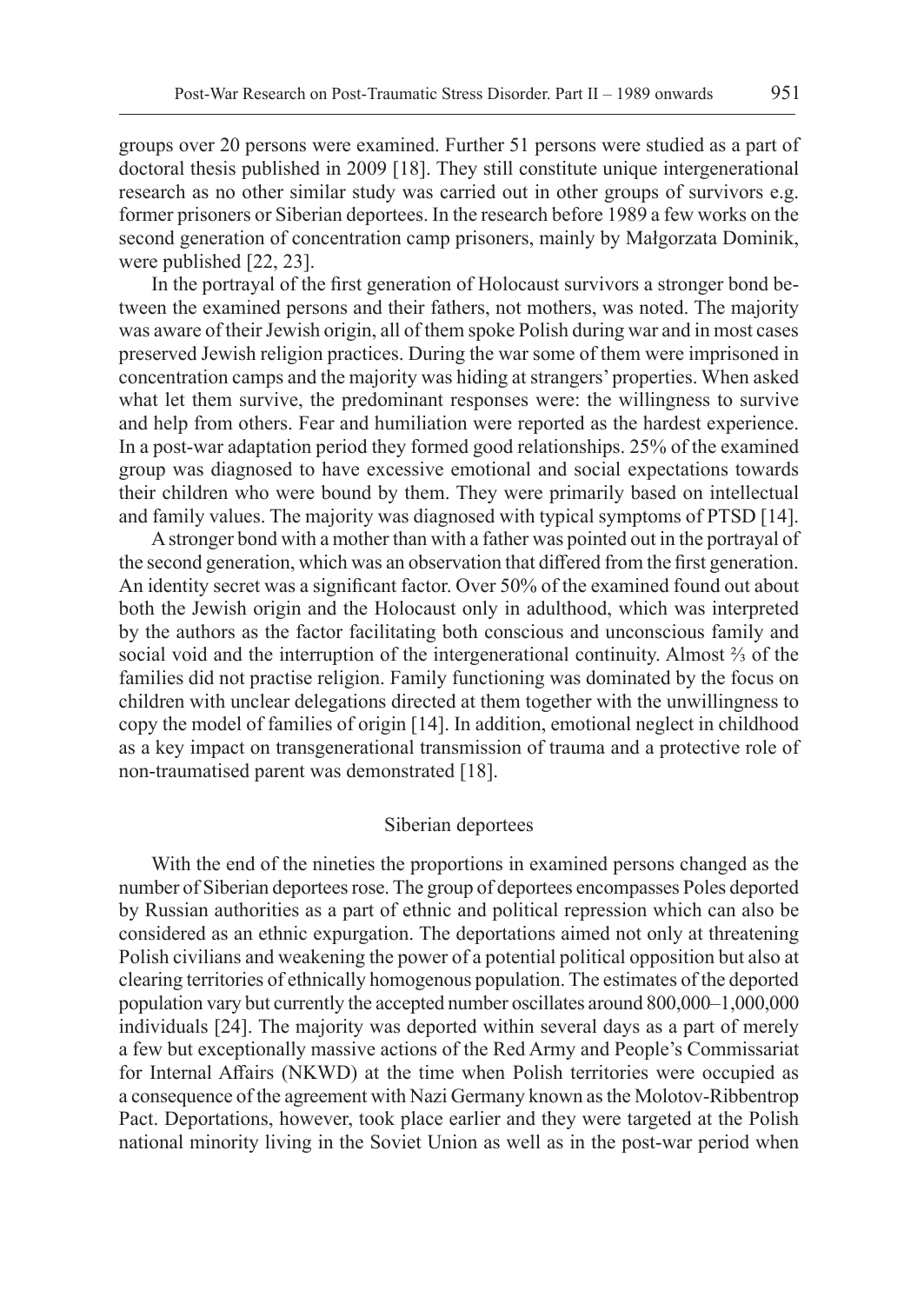Polish citizens were transported from Poland as a part of repression targeted at political opposition. Entire families were usually deported, sometimes multi-generational ones: grandparents, parents and children and some children were born already in exile. The majority of transports were sent to far off Siberia or Kazakhstan. All deported individuals are commonly referred to as Siberian deportees.

The most common traumas the deportees faced were the deprivation of milieu and physical support. The deportations were carried out against civilians and the deported persons did not have the opportunity to take many belongings with them as they usually could only pack few clothes and food. The rest of the estate remained unsupervised. At the time of deportation they were threatened and intimidated. The action was conducted by armed soldiers and NKWD officers who often used death threats. The transport was carried out in very difficult conditions in overcrowded freight wagons without access to water, hygiene products and food. From the moment of deportation they were exposed to death and suffering of others. Several people usually died during the transport lasting most often 4–5 weeks and bodies were thrown onto rail tracks without a burial. Once they reached the destination, they were deprived of any means of livelihood. They were placed in multiple occupancy barracks or dugouts, which very often they had to dig out themselves. Throughout the time in exile they were deprived of food, healthcare, forced to slave labour and exposed to cold temperatures. They were confronted with the death of close ones and others. They were intimidated and sometimes additionally punished with imprisonment or labour camp. The contact with others was prevented. When the war ended, they were discouraged and hindered in their efforts to return to homeland. Having returned, they were directed to unfamiliar places, usually in Western territories where they experienced misunderstanding and mistreatment because of e.g. a different accent.

Unofficial help for the Siberian deportees was offered by an outpatient psychiatric clinic in the nineties and before that by dr Barbara Mone-Dzikowska.

The study of Siberian deportees was conducted together with the research of former political prisoners, former concentration camp prisoners and war veterans.

The picture of the reaction to trauma in this group is closer to a personality disorder (permanent change) after catastrophic experience (F62.0) than a typical post-traumatic stress disorder (F43.1). The main symptoms encircle impaired social functioning, avoiding contact, a fear of persecution renewal, withdrawal and isolation within small social groups. The symptoms of irascibility demonstrated relatively poor severity, whereas general subclinical depressive symptoms occur frequently. Anxiety levels are within high range, which is usually the case in post-traumatic disorders.

Despite abnormal anxious social functioning, clinical observations demonstrate normal social functioning of Siberian deportees' families and a normal separation of children in particular.

The fact of deporting Poles by the Soviet Union was concealed by communist censorship and those individuals did not receive any treatment before. Furthermore, many persons of that group experienced traumatic situations in early childhood. Atrauma shall be understood in line with the definition proposed by Sándor Ferenczi [25, 26], that it is not only an "added" situation but mainly a deficit in care which was impossible to be provided in camp conditions. The unique character of the examined group allowed for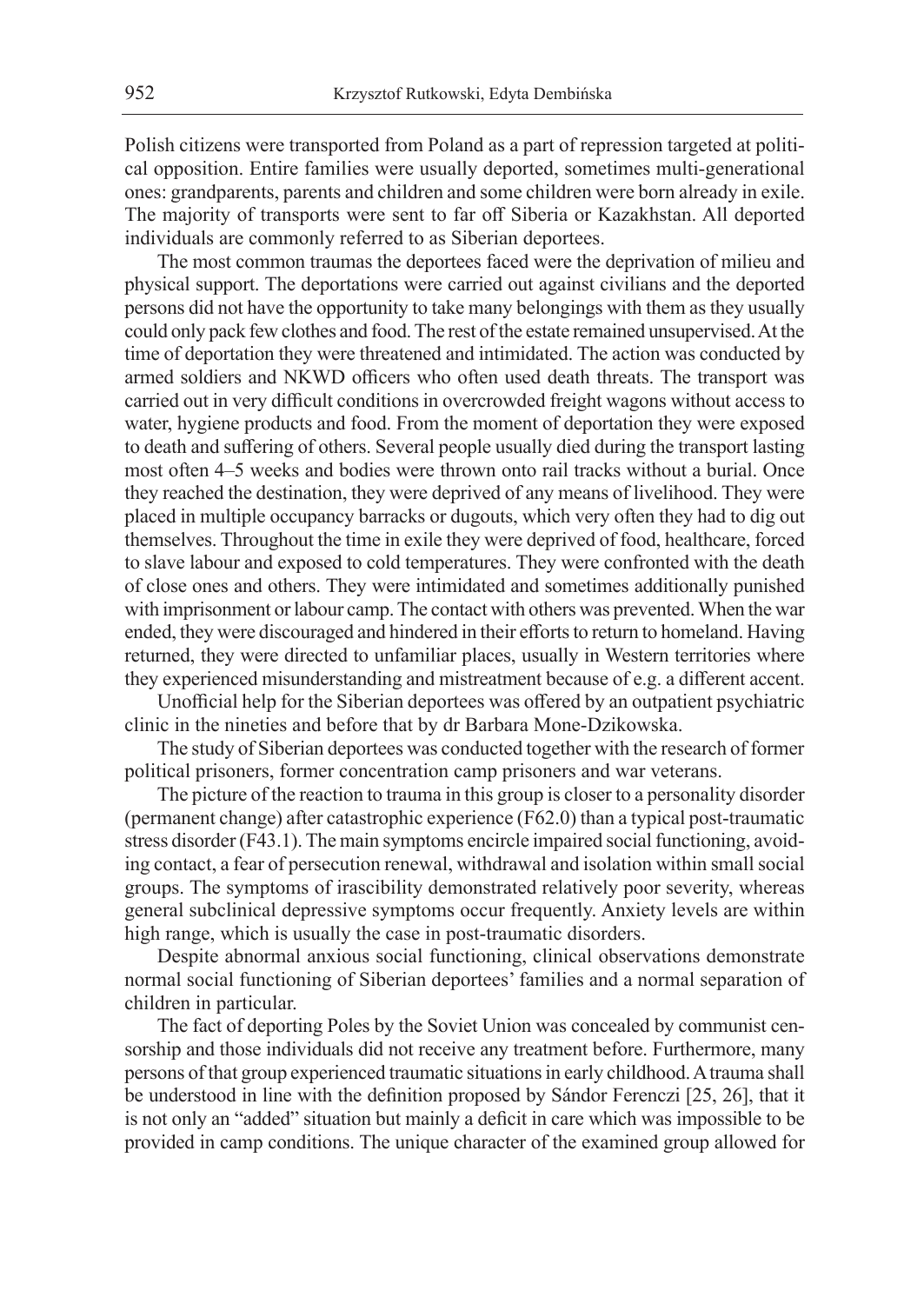the formulation and execution of a research project which presented the consequences of mental trauma experienced in childhood [10]. Numerous methods which provide qualifying results were adopted (depression scales, anxiety scales, PTSD scales, personality questionnaires and others). A statistical analysis of the results unequivocally corroborated a higher severity of practically all psychopathological symptoms in the group of persons traumatised in childhood. Some symptoms (e.g. personality disorder indicators) only in that subgroup occurred at abnormal level if compared to individuals who experienced trauma in adulthood. At present the verifying research on changeability in severity of symptoms over time is being conducted. Preliminary results demonstrate a high stability of symptoms and a lack of a significant change even despite starting a treatment.

During the research of Siberian deportees the second comprehensive and unique research project concerning the study of somatic health was formulated. The study is conducted by specialists of internal diseases with the use of laboratory techniques. The statistical analysis corroborates a higher frequency in occurrence of chronic and metabolic diseases if compared to the general population. A higher frequency in the occurrence of osteoarthritis, stomach and duodenum ulcers, diabetes, circulatory disorders and others [27] is observed. It should be noted that the study is unique among others that were reported as it is the only one that refers to purpose-built comparative groups. In the case of remaining studies the use of comparative groups is not specifically justified. Further research also reported higher laboratory parameters and, significantly enough, the proportionality of the severity of abnormalities to PTSD severity [28].

#### Former concentration camp prisoners

The group is relatively less numerous among the examined persons. The reasons are likely to be social as the former prisoners received support and treatment the earliest from all persecuted individuals and the majority underwent treatment many years before.

Descriptive accounts of stressful situations and health consequences of a stay in a camp were referred to in publications on many occasions (e.g. "Przegląd Lekarski – Oświęcim") [29–36]. Among health consequences the most common are different forms of PTSD reported in numerous publications, in particular, the special issues of "Przegląd Lekarski – Oświęcim" [1].

#### Organisation of studies

From the early nineties two research groups have been operating. They differ not only in the research subject but also in the organisation of work. One group carries out the research of political prisoners from the Stalinist era, Siberian deportees, former concentration camp prisoners, war veterans and others, whereas the focus of the second group are Holocaust survivors and their families.

Those involved in conducting studies of Holocaust survivors were mainly associated with Child and Adolescent Psychiatric Clinic run by prof. Maria Orwid. The activities carried out covered research projects concerning the first and second generations of survivors and still ongoing group psychotherapy. Intergenerational research was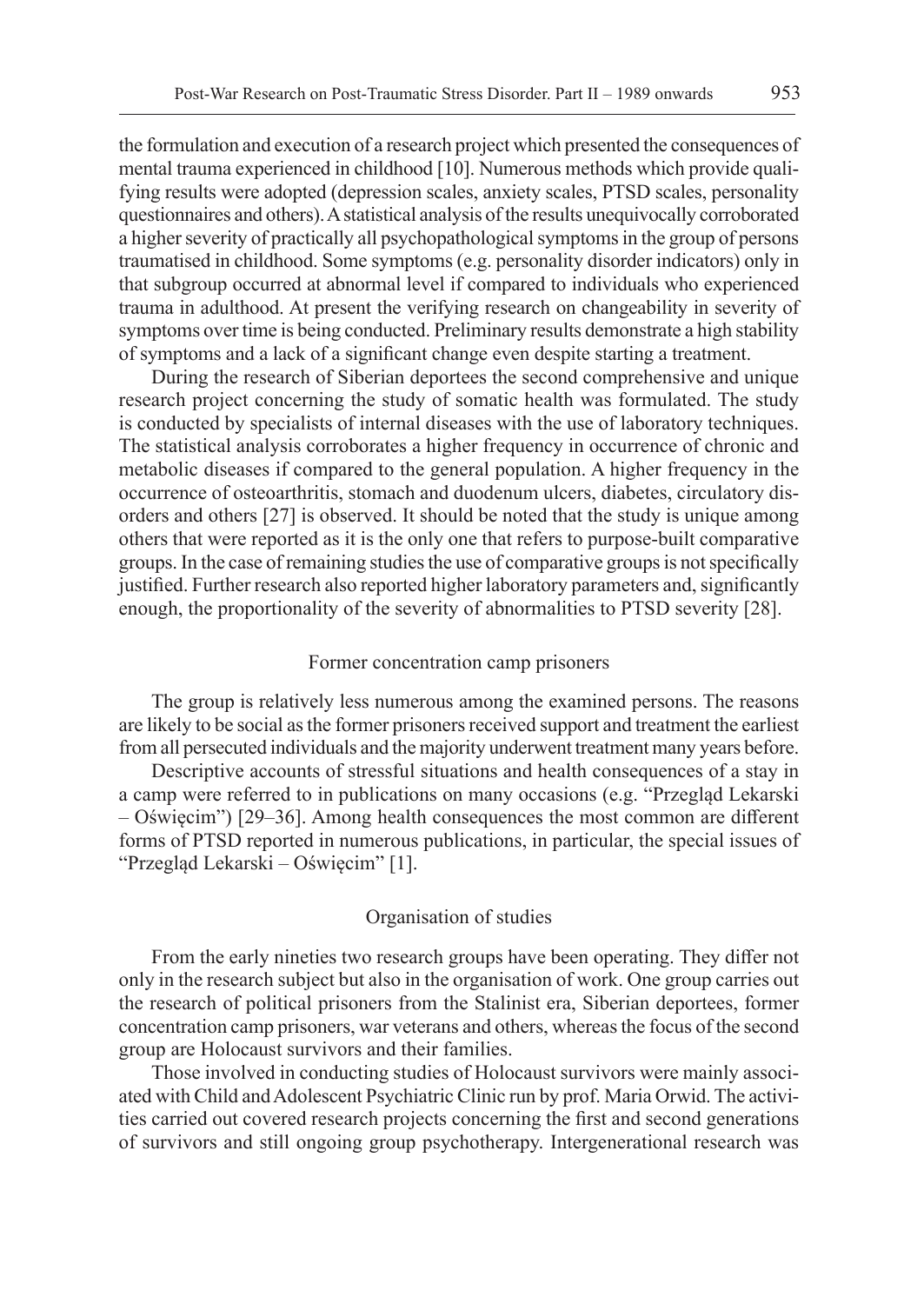conducted under "Judaica" programme conducted by the Institute of Jewish History and Culture in Poland at the Jagiellonian University in Krakow under the supervision of prof. Józef Gierowski [13, 14]. The organisation of psychotherapy was presented above. The conclusions drawn from the psychotherapy are the focus of further publications [19, 20]. The authors most commonly associated with it are: Maria Orwid, Katarzyna Prot, Maria Kamińska, Krzysztof Szwajca, Kazimierz Bierzyński, Łukasz Biedka, Ewa Domagalska-Kurdziel, Ryszard Izdebski<sup>1</sup>.

The research of former prisoners, Siberian deportees and others was carried out at the Social Pathology Institute of the Department of Psychiatry of the Jagiellonian University Medical College under the supervision of prof. Józef Krzysztof Gierowski and prof. Zdzisław Jan Ryn up to 2007 and since then they have been conducted at the Department of Psychotherapy of the Jagiellonian University Medical College.

The main profile of the Social Pathology Institute was to provide psychiatric assessments for courts of law. Therefore, the model adopted in the organisation of work was similar to an advisory one. The examination was conducted at the request of the interested parties. Those who came forward underwent psychiatric and psychological examinations after which they received a specialist certificate regarding their health condition which included an interview, report on mental condition, diagnosis and possibly its relation to an experienced trauma. Persons who were in need and had such an opportunity started treatment in an outpatient mode, whereas others could use the certificate as an outcome of a specialist consultation to start the treatment in their place of residence. The research was carried with the assistance of the Social Pathology Institute staff: Renata Jędrzejowska, Józef Krzysztof Gierowski, Janusz Heitzman, Zdzisław Jan Ryn, Krzysztof Rutkowski and the personnel of many other units of the Department of Psychiatry of Jagiellonian University Medical College.

At the beginning of the nineties the collaboration with the International Rehabilitation Council for Torture Victims was initiated. Soon afterwards the Krakow centre was the first one in Poland which entered the international register of the United Nations High Commissioner for Human Rights as a centre offering treatment to torture victims and IRCT list. In 1996 the Outpatient Clinic for Persons Persecuted due to Political Reasons was established at the Social Pathology Institute of the Department of Psychiatry of the Jagiellonian University Medical College. It was formally established in 1996 with the decision of the State Teaching Hospital head, prof. Igor Gościński, at the request of Krzysztof Rutkowski. However, its unofficial work started earlier [37]. The Outpatient Clinic operated as a separate administrative unit until the reorganisation and transformation of the State Teaching Hospital into University Hospital. At present the work is carried on within the structures outlined below. That was the only case when a separate unit profiled for the treatment of persecution survivors and trauma victims existed in over a 100-year long history of post-traumatic disorder research in Krakow.

<sup>1</sup> We would like to express words of gratitude to mgr. Kazimierz Bierzyński, a supervisor of the therapeutic team of "Children of Holocaust" at the Department of Psychotherapy of the Jagiellonian University Medical College for the assistance in the verification of information related to the group psychotherapy of survivors.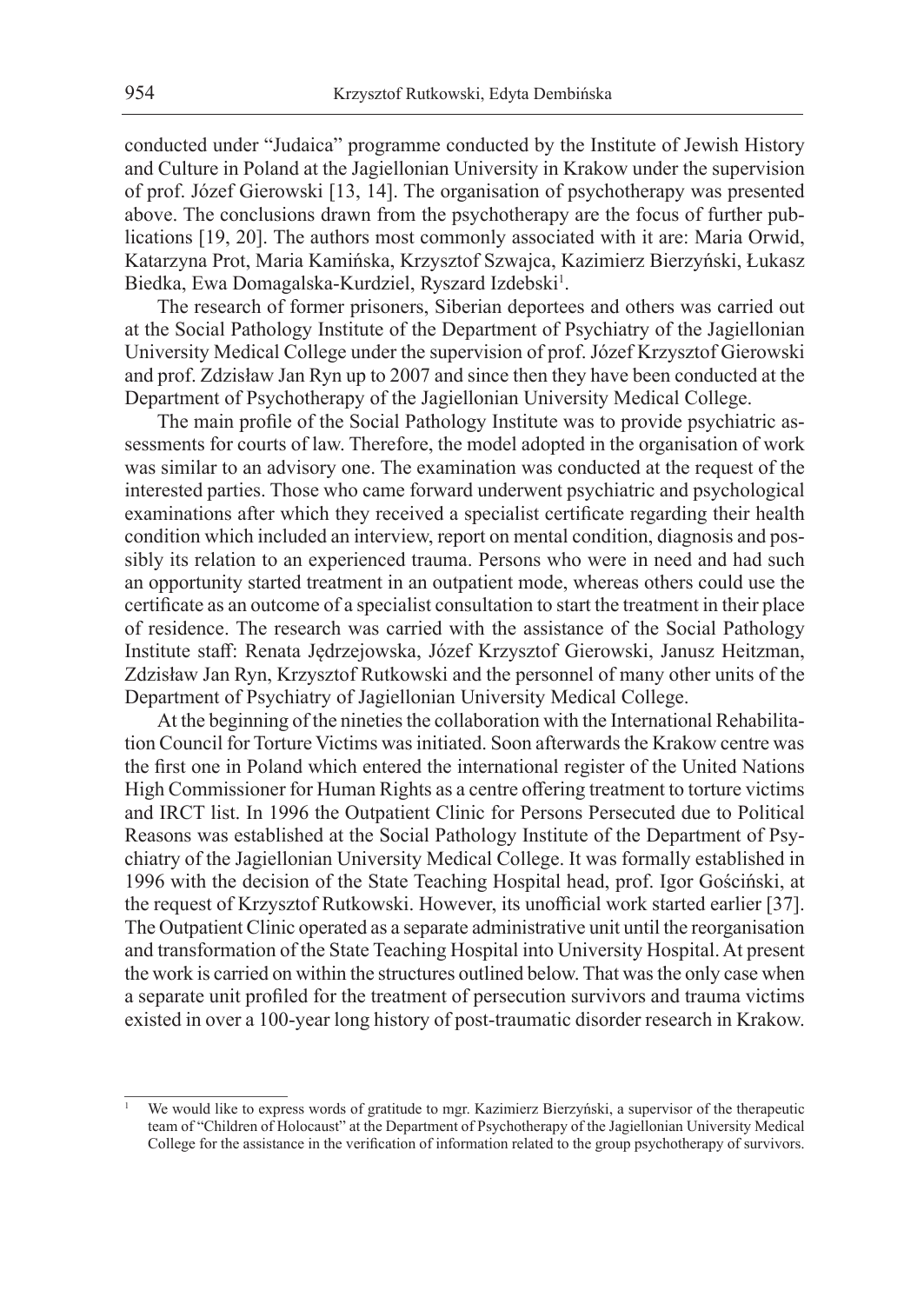The research was recognised and awarded prestigious grants which allowed the research projects to be carried out. Between 2000 and 2002 the EU grant "Medical Rehabilitation Centers for Torture Survivors in Central Europe" was implemented, whereas in 2004–2007 another EU grant "Joining Strategies for the Rehabilitation of Torture Victims in Accession Countries" was utilised. In the years 2005–2007 a grant from the Ministry of Education and Science was awarded. Constantly between 2000 and 2014 the project entitled "Diagnostics and Treatment of Posttraumatic Disorders in Survivors of Political Persecution in Poland", which was evaluated every year and funded by the United Nations Voluntary Fund for Victims of Torture, was conducted. Furthermore, three other research projects were carried out: "Sleep Disorders in the Course of PTSD", "Personality Disorders in Persons Exposed to Traumatic Stress in Early Childhood", "The Evaluation of Stability in the Course of Chronic PTSD." The projects resulted in numerous scientific publications, doctoral theses and a postdoctoral thesis [7, 10, 38]. As a part of the grant work the collaboration with the centres in Hungary, Romania, Croatia and Denmark was established. Additionally, the collaboration with clinical centres was expanded. Currently, all persons also undergo an internist examination at the Department of Internal Medicine and Gerontology of the Jagiellonian University Medical College. The internist examinations have been carried out by Jolanta Walczewska, Izabella Kierzkowska and Karolina Piotrowicz. The results of the internist examinations became a source for publications [27, 28, 39] on somatic consequences of sustained traumas.

At present the research is coordinated and conducted by the Department of Psychotherapy of the Jagiellonian University Medical College. Psychiatric examinations are performed by Edyta Dembińska, Michał Mielimąka, Łukasz Müldner-Nieckowski, Krzysztof Rutkowski and Krzysztof Tokarz, whereas psychological assessment is carried out by Agnieszka Turkot (Department of Psychiatry of the Jagiellonian University Medical College) and the internist ones by Karolina Piotrowicz, Agnieszka Parnicka and Jolanta Walczewska (Department of Internal Medicine and Gerontology of the Jagiellonian University Medical College). The majority of individuals coming forward are Siberian deportees who spent their childhood in exile. Those persons compensated the symptoms of disorders for numerous years as it was impossible for them to receive treatment during communism due to political reasons.

Every year around 30–40 new patients (at times the number reached 70) register despite the fact that the mean age of the group is on the increase. During the course of these investigations approximately 1,400 persons underwent examinations and obtained certificates. Around 400 forensic-psychiatric reports, which issued for employment tribunals in the entire country, should be added to that number.

Except for treatment, advisory and research activities, the educational role seems to occupy an important position. During the execution of the EU grants training seminars on post-traumatic disorders with their assessment and treatment were organised for doctors and psychologists. They attracted over 120 participants. After the year 2000 with the implementation of the change in psychiatry specialisation programme, more than 100 doctors from the entire Poland were trained in examining and assessing individuals with post-traumatic disorders as a part of their forensic psychiatry traineeship. The experience from the assessment work led to the publication of a handbook on forensic-psychiatric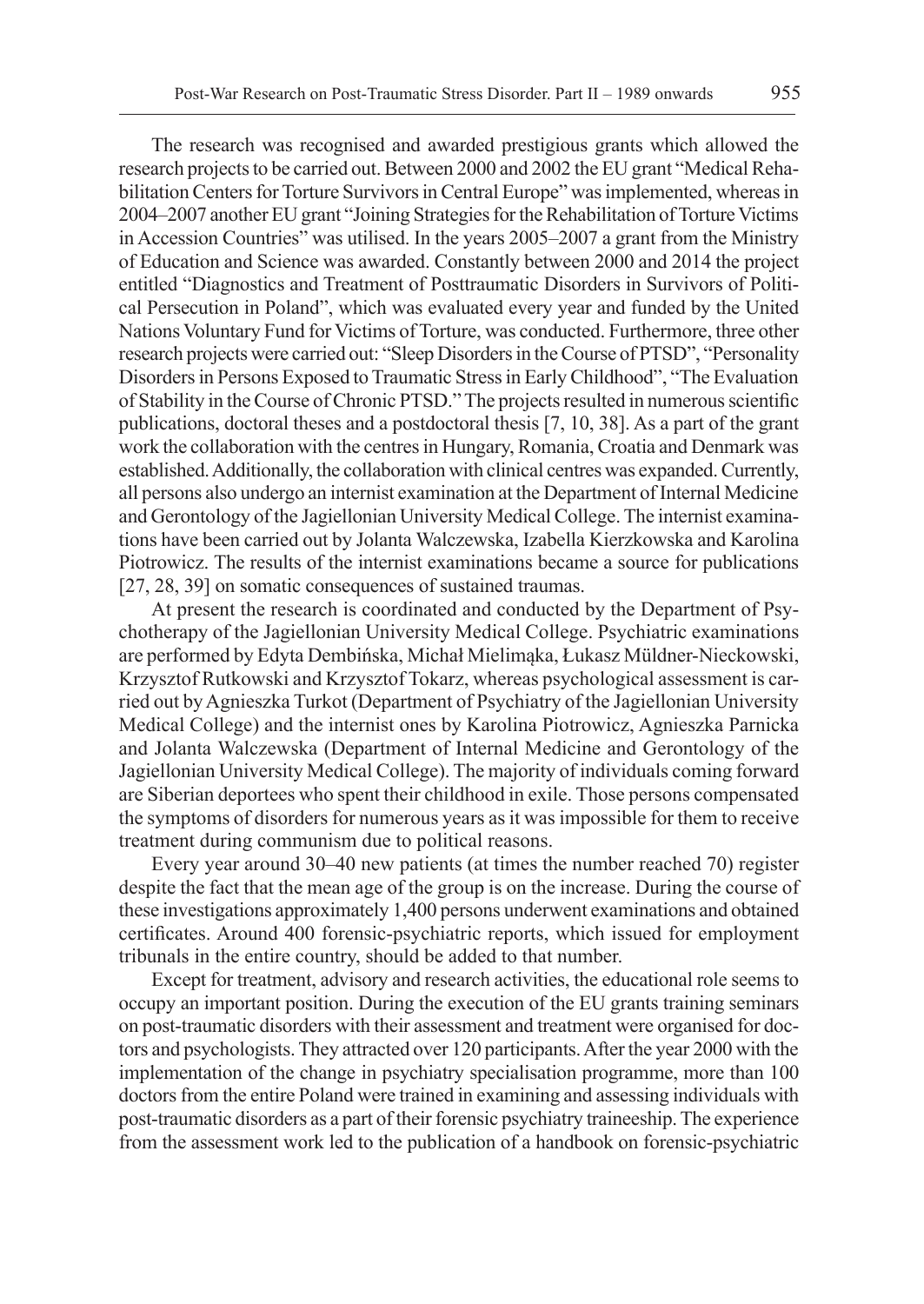assessment of persons persecuted due to political reasons [40]. In 1999 an international conference "International Sub-Regional Conference on Rehabilitation of Torture Survivors" took place. The educational activity is constantly maintained encompassing lectures and trainings which are aimed at e.g. judges and refugee centre personnel.

#### **Recapitulation**

The year 2014 symbolically summarises 100 years of research on post-traumatic disorders in Krakow. On 24<sup>th</sup> October 2014 an international scientific conference was organised [41] and the United Nations grant was finalised on 31<sup>st</sup> December 2014. Patients continue to register for treatment but it should be logically assumed that number is bound to decrease as a fortunate consequence of political changes in Poland.

While summing up the research reported earlier, its social impact should not be overlooked. Certainly the attempts to considerably improve the quality of life of thousands of repression victims (former concentration camp prisoners, Holocaust survivors and their families, former political prisoners of the Stalinist era, Siberian deportees and others) were successful. Furthermore, the research results effectively influenced the improvement of the social situation also of those individuals who did not participate in the study as it changed attitudes towards the repressed, improved assessment procedures and enabled a wider access to treatment carried out by trained personnel. Unfortunately, not everywhere the success was achieved in that respect as there are still single individuals who question the effects of post-traumatic disorders, contrary to the scientific facts. However, it can be noted that such cases are undoubtedly more infrequent. The research was conducted in Poland but the publications and conference presentations occurred frequently at the international level. The publications concerned not only clinical notions but also covered social aspects [42–44].

It can be expected that the research and treatment will be definitely continued in the nearest future accordingly to the social demand. What the distant future may bring seems to be difficult to predict at the present moment. The deliberations about the expansion of the research to refugee groups are still ongoing. However, such an undertaking seems highly challenging from the organisational point of view at present. What stays as an obvious dream, however, is the world in which the frequency of repression and the number of persons exposed to trauma stay at their lowest possible levels.

#### **References**

- 1. Rutkowski K, Dembińska E. *Post-War Research on Post-Traumatic Stress Disorder. Part I. Research before 1989*. Psychiatr. Pol. 2015 [E-pub ahead of print; DOI: 10.12740/PP/Online-First/41232.
- 2. Dz. U. (Journal of Laws) 1991 No 17 item 75. Law of 24 January 1991 on combatants and certain persons who are the victims of wartime and post-war repression.
- 3. *Złota encyklopedia PWN*. Warsaw: Polish Scientific Publishers PWN; 2002.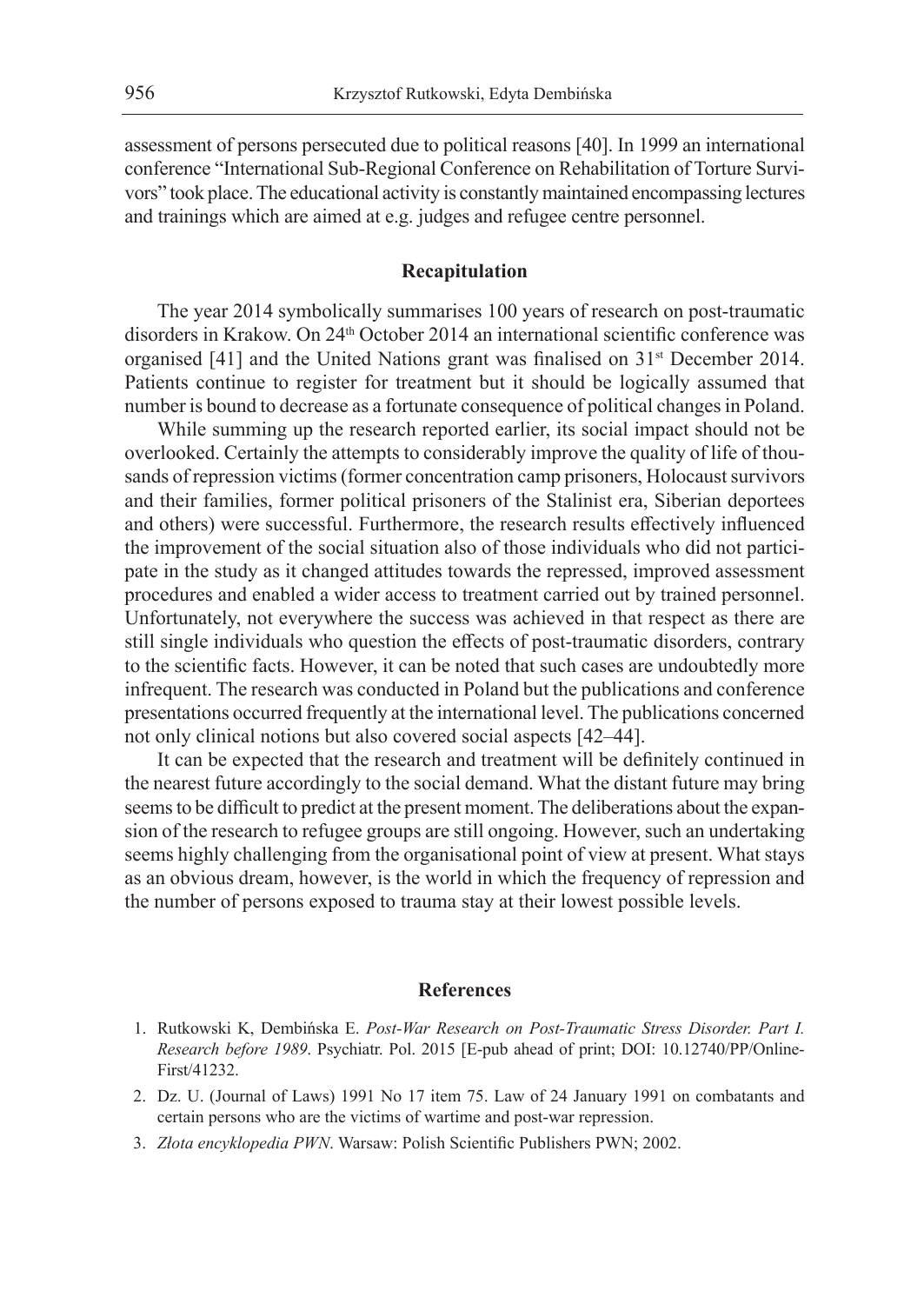- 4. Heitzman J, Rutkowski K. *Zaburzenia psychiczne u prześladowanych i torturowanych ofiar systemu totalitarnego*. Psychiatr. Pol. 1997; 31(2): 153–164.
- 5. Rutkowski K, Turkot A, Kurek-Rusin A. *Reakcja przewlekłą psychozą na uraz psychiczny doznany w dzieciństwie – opis przypadku*. Psychoterapia 2007; 1(140): 75–84.
- 6. Heitzman J, Rutkowski K. *Mental disorders in persecuted and tortured victims of the totalitarian system in Poland*. Torture 1996; 6(1): 19–22.
- 7. Rutkowski K. *Zaburzenia snu w zespole stresu pourazowego*. Krakow: Polish Academy of Sciences – Branch in Krakow; 2001.
- 8. Rutkowski K. *Lęk i depresja w przebiegu zespołu stresu pourazowego*. Psychiatr. Pol. 2000; 34(6): 971–981.
- 9. Rutkowski K. *Anxiety, depression and nightmares in PTSD*. Arch. Psychiatry Psychother. 2001; 3(2): 41–50.
- 10. Rutkowski K. *Następstwa urazów psychicznych doznanych w dzieciństwie*. Krakow: Polish Academy of Sciences – Branch in Krakow; 2006.
- 11. Prot K, Biedka Ł, Szwajca K, Bierzyński K, Domagalska E, Izdebski R. *Psychoterapia grupowa ocalałych z Holokaustu*. Bulletin of the Institute of Group Analysis "Rasztów". 2009; 9: 17–24.
- 12. *Dzieci Holocaustu mówią...*. Vol. 1–5. Warsaw: "Children of Holocaust" Association in Poland; 2012.
- 13. Orwid M, Domagalska-Kurdziel E, Pietruszewski K. *Psychospołeczne następstwa holocaustu u osób ocalonych i żyjących w Polsce*. Psychiatr. Pol. 1994; 28(1): 91–112.
- 14. Orwid M, Domagalska-Kurdziel E, Pietruszewski K. *Psychospołeczne następstwa holocaustu w drugim pokoleniu ofiar holocaustu ocalonych w Polsce*. Psychiatr. Pol. 1994; 28(1): 113–130.
- 15. Valent P. *Child survivors of the Holocaust*. New York, London: Brunner-Routledge; 1994.
- 16. Volkan VD, Ast G, Greer W. ed. *The Third Reich in the Unconscious*. New York, London: Brunner-Routledge; 2002.
- 17. Samper RE, Taft CT, King DW, King LA. *Posttraumatic stress disorder symptoms and parenting satisfaction among a national sample of male vietnam veterans*. J. Trauma. Stress 2004; 17(4): 311–315.
- 18. Szwajca K. *Uwarunkowania transgeneracyjnego przekazu traumy u potomstwa osób ocalałych z Holocaustu*. unpublished doctoral thesis. Krakow: Jagiellonian University; 2009.
- 19. Prot K, Szwajca K, Biedka Ł, Bierzyński K, Domagalska E, Izdebski R. *Psychotherapy of Holocaust survivors – group process analysis*. Arch. Psychiatry Psychother. 2011; 13(1): 21–33.
- 20. Prot K, Biedka Ł, Szwajca K, Bierzyński K, Domagalska E, Izdebski R. *Psychoterapia grupowa ocalałych z Holocaustu – doświadczenia własne*. Psychoterpia 2010; 1: 25–35.
- 21. Orwid M, Domagalska-Kurdziel E, Kamińska M. *Refleksje nad psychoterapią ocalonych z holocaustu*. Psychoterpia 1997; 2: 71–74.
- 22. Dominik M, Teutsch A. *Nerwice u potomstwa byłych więźniów obozów hitlerowskich*. Przegl. Lek. 1978; 35(1): 16–20.
- 23. Banach G, Dominik M. *Psychiatryczne następstwa obozów hitlerowskich w drugim pokoleniu byłych więźniów*. Przegl. Lek. 1985; (42)1: 29–34.
- 24. Paczkowski A. *Pół wieku dziejow Polski*. Warsaw: Polish Scientific Publishers PWN; 2005.
- 25. Ferenczi S. *Final contibutions to the problems and methods of psycho-analysis*. London, New York: Karnac; 2002.
- 26. Ferenczi S. *Further contribution to the theory and technique of psycho-analysis*. London, New York: Karnac; 2002.